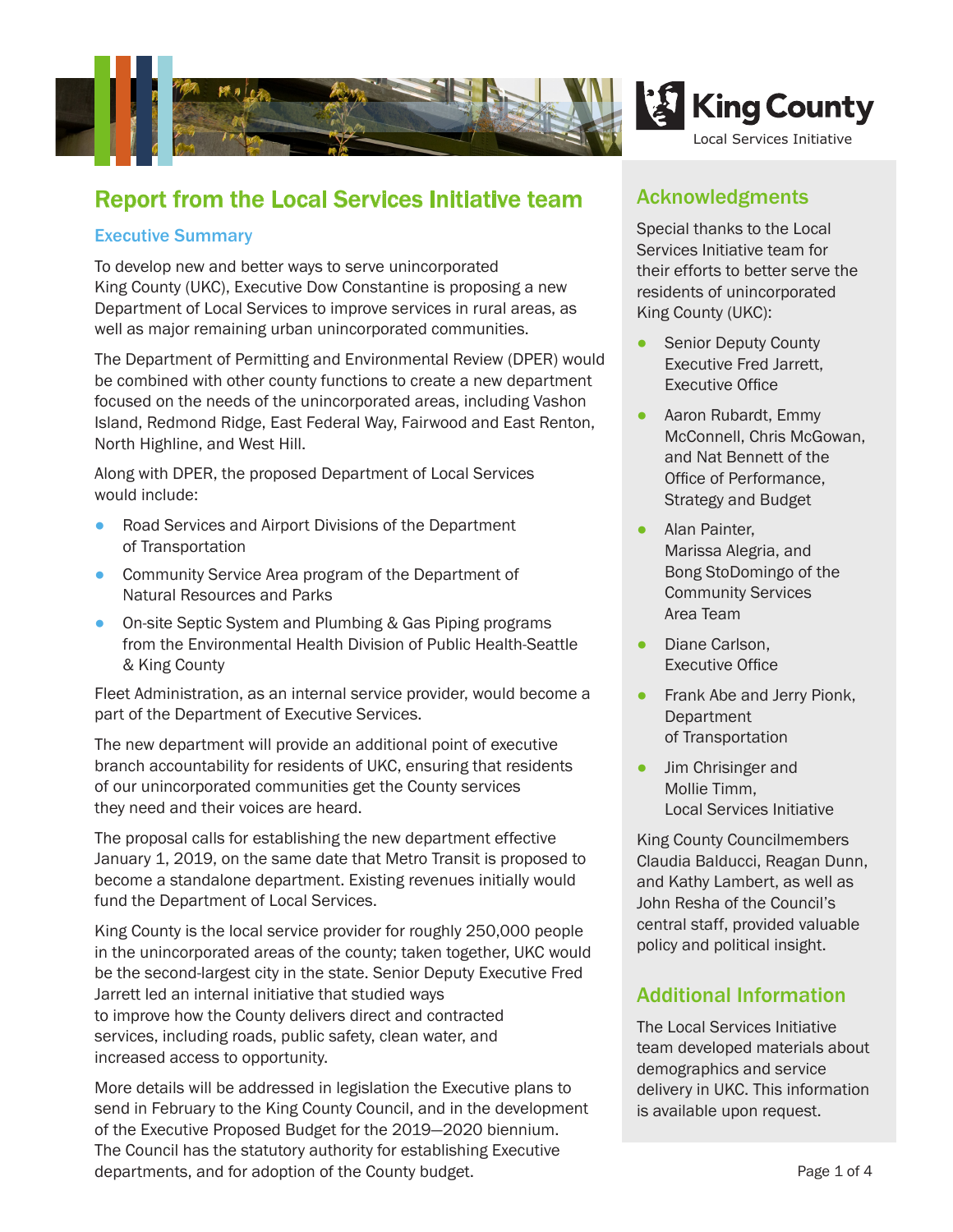

King County is the local service provider for roughly 250,000 people in the unincorporated areas of the county. Taken together, UKC would be the second-largest city in the state.

Beginning in August 2017, Senior Deputy Executive Fred Jarrett led an internal initiative that studied ways to improve how the County delivers services, including roads, public safety, clean water, and increased access to opportunity, in UKC.

To improve the County's performance, the team recommends the County make changes that will:

- Reduce the cost and improve the quality of services delivered to the residents of UKC
- **•** Improve the responsiveness of local service providers to local residents
- Identify the barriers, internally and externally, to these improvements

## Local Services Overview

King County provides critical services for residents of UKC, including:

- Animal Services
- **District Court**
- Emergency Management
- Parks and Recreation
- Planning and Permitting (including inspections, business licenses, onsite sewage systems, and plumbing and gas piping)
- **Law Enforcement**
- **Roads**
- **Stormwater**

In 2016, the County spent more than \$200 million on services in the unincorporated county. The largest County service providers are Roads, King County Sheriff's Office, and District Court.

## Proposed Department of Local Services

After extensive review, the Local Services Initiative team recommended unifying the accountability for service delivery in UKC in a new King County Department of Local Services with a focus on improving services to UKC residents.

The DPER would be combined with other county functions to create a new department focused on the needs of the unincorporated areas.

Along with DPER, the Proposed Department of Local Services would include:

- Road Services and Airport Divisions of the Department of Transportation
- Community Service Area program of the Department of Natural Resources and Parks
- On-site Septic System and Plumbing & Gas Piping programs from the Environmental Health Division of Public Health-Seattle & King County

Fleet Administration, as an internal service provider, would become a part of the Department of Executive Services. Marine Division would move to the new Metro Transit Department.

The new department will provide a single point of executive branch accountability for residents of UKC, ensuring that residents of our unincorporated communities get the County services they need and their voices are heard.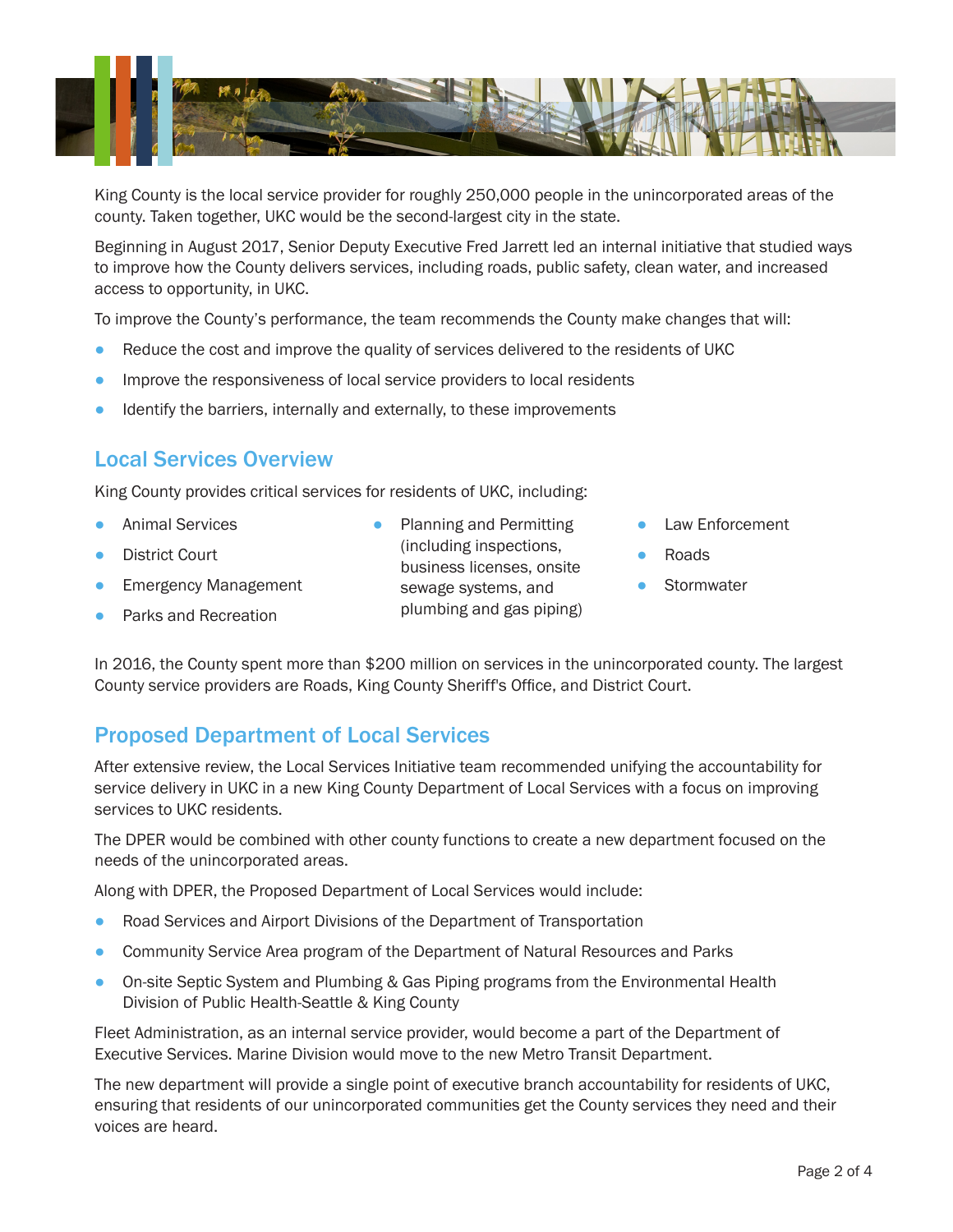

### The Proposed Department of Local Services would include:

- $\blacktriangleright$  Permitting and Environmental Review
- $\triangleright$  On-site Septic System and Plumbing and Gas Piping programs
- $\blacktriangleright$  Road Services and the King County Airport
- $\triangleright$  Community Service Area program

### Service partnerships:

Service partnerships would be formed for other County rural/UKC services not within these divisions

### Other proposed reorganization actions:

- $\blacktriangleright$  Fleet Management Division would move to the Department of Executive Services
- $\blacktriangleright$  Marine Division would move to the new Metro Transit Department

The proposal calls for establishing the new department effective Jan. 1, 2019, on the same date that Metro Transit is proposed to become a standalone department. Existing revenues would fund the Department of Local Services, and most staff is expected to remain in their current locations. Funding levels for the department will be established as part of the 2019–2020 Biennial Budget Process.

## Focus on Performance Management

In order to best serve the residents of UKC, the new Department of Local Services will place a strong focus on performance management.

#### Geographic tie to agency budgets

Agencies delivering services to UKC residents and businesses will be asked to develop and monitor their budgets with a geographical tie to the UKC communities (initially rural Community Service Areas and urban Planned Annexation Areas). Tying budget and cost information to specific communities will enhance policy debate and future budget decisions.

#### Focus on intended outcomes

As part of the effort to improve accountability, agencies will measure how well their products and services are achieving their intended outcomes in UKC. These outcome measures will be tied to future budgets to ensure that resources are being invested where they have the most impact.

#### Service partnerships with affected agencies

The Department of Local Services will develop written service partnerships with agencies delivering services in UKC to ensure accountability.

The Department of Local Services subsequently will work with agencies to track expenditures and results.